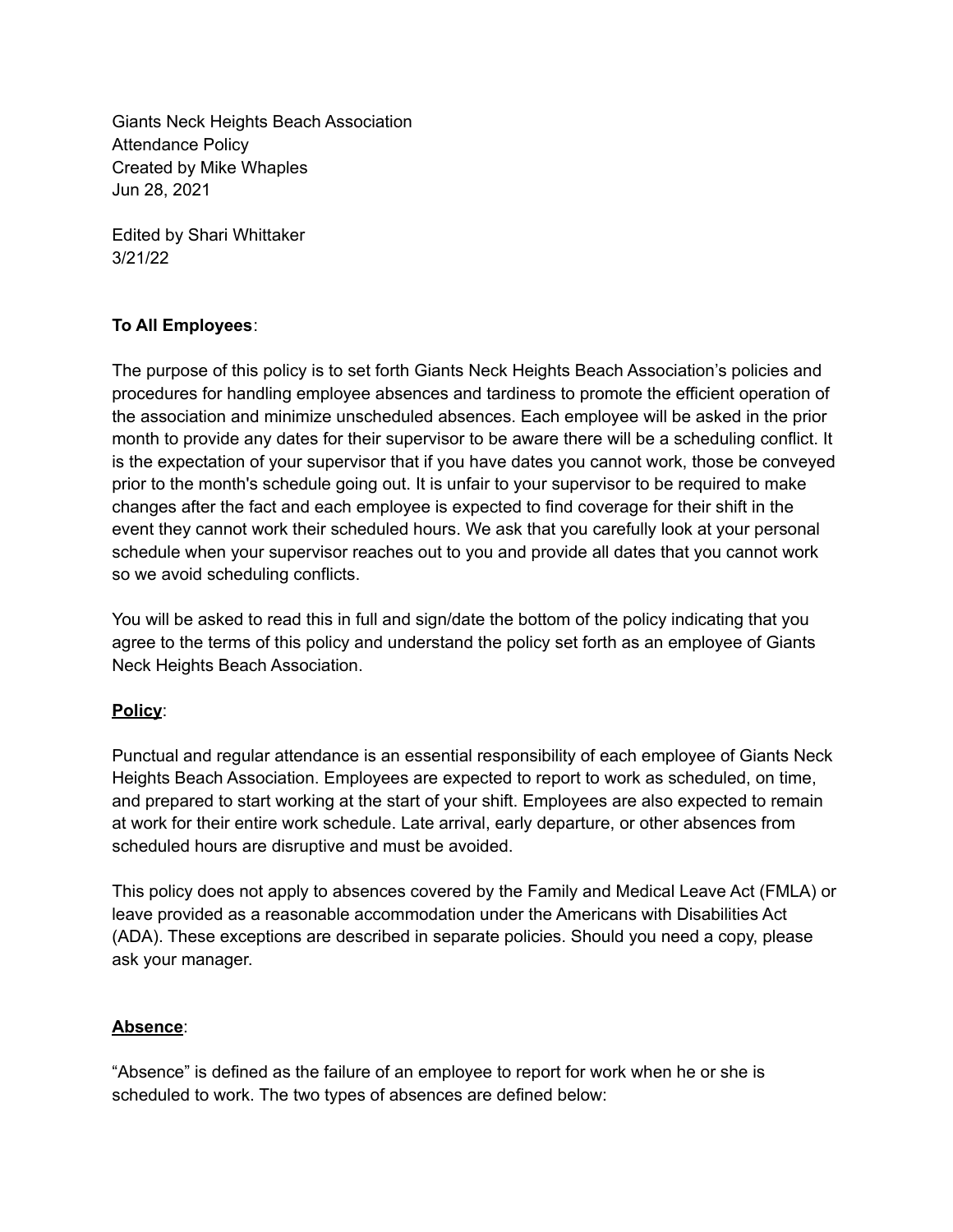Excused absence occurs when all the following conditions have been met: The employee provides to his or her supervisor notice at least 48 hours in advance of the absence.

The absence request is approved by the employee's supervisor.

Unexcused Absence occurs when any of the above conditions are not met. If it is necessary for an employee to be absent or late for work because of an illness, emergency, or you are unable to make the scheduled time for any reason, the employee must notify his or her supervisor no later than the employees scheduled starting time on that same day. If the employee is unable to call or text, he or she must have someone make the call for them. An unexcused absence counts as one occurrence for the purposes of discipline under this policy. If an employee is a "no show" meaning, he or she does not call or text, that is immediate grounds for termination. Not showing up for work is not only disrespectful to your colleagues, it leaves them hanging and the association short staffed.

The potential shift options are as follows: (This is subject to change at the Parking Lot Lead or Supervisor's discretion).

Two Employees from 9am- 4pm Up to Two Employees from 12pm - 4pm or 2pm-6pm

You are expected to report to work at your scheduled time unless otherwise specified by your Supervisor.

#### **Tardiness or Early Departures**:

Employees are expected to report to work and return from scheduled breaks on time. If employees cannot report to work as scheduled, they must notify their supervisor no later than their regular starting time. This notification does not excuse the tardiness but simply notifies the supervisor that a schedule change may be necessary.

Employees who must leave work before the end of their scheduled shift must notify their supervisor.

Tardiness and early departures are each counted as separate occurrences if you do NOT notify your supervisor.

#### **Coverage/Shift Changes**:

While we understand that many of the employees have second jobs, play sport, or have other activities going on, it is the expectation of your supervisor that you make every attempt, should you need to make a schedule change to reach out to your fellow colleagues to find coverage for your shift. Prior to each month, all employees are asked for their potential scheduling conflicts and it is the expectation of your supervisor that you disclose any conflicts that would potentially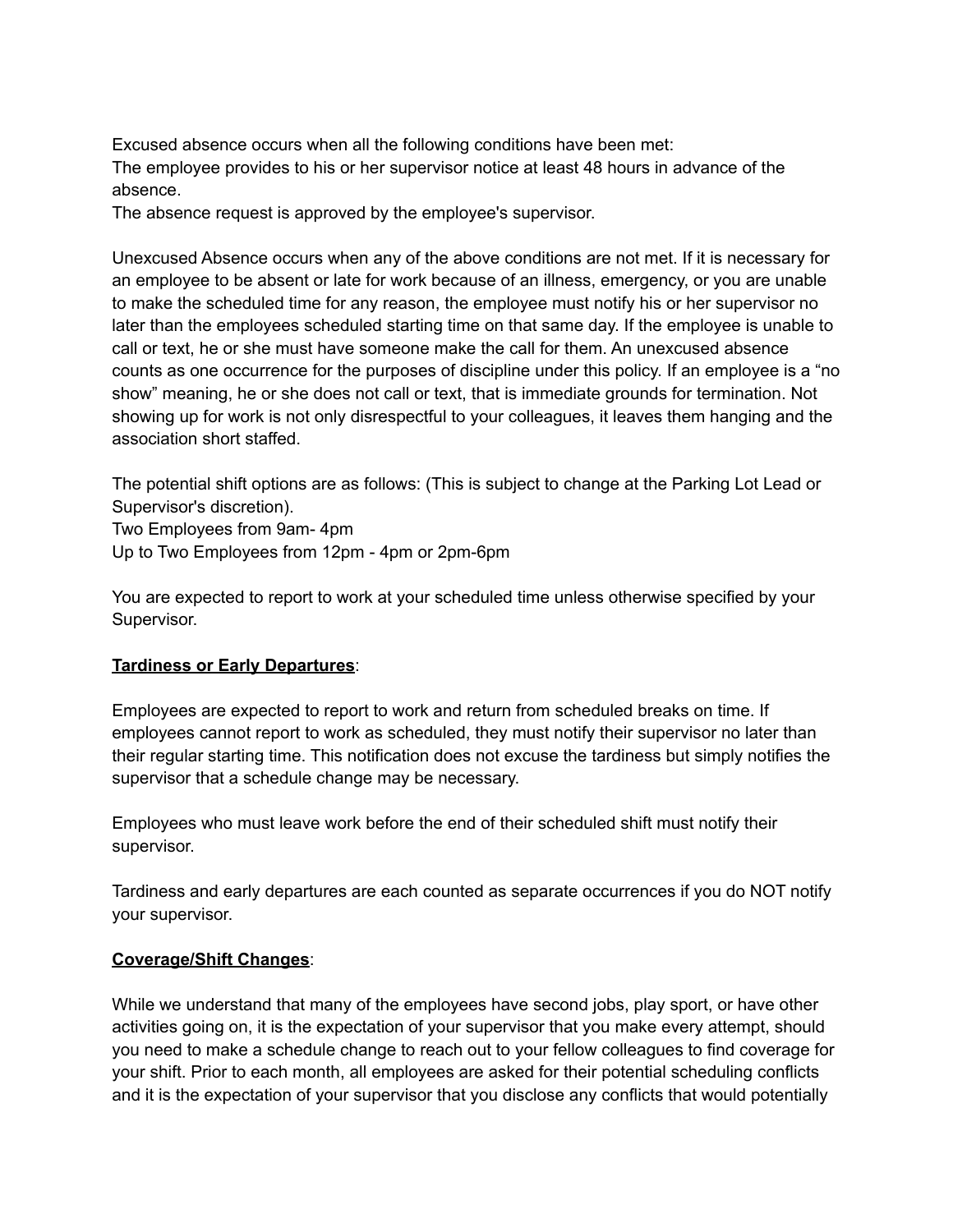make you unable to be at your shift on any scheduled day. Should you run into a scheduling conflict, you are to first, try and find coverage yourself and if that's not possible, reach out to your supervisor for assistance. Reaching out to your supervisor does not mean they will be able to switch your schedule or that you will be excused from your scheduled hours but they will work with you to make every attempt to do so. Employees are expected to work their scheduled days unless they are able to find coverage for their hours.

### **Weather:**

In the event the weather looks to be disruptive to your scheduled working hours, your supervisor will contact those scheduled to work via text.

If you are scheduled to work and your shift is canceled due to weather you will be paid for 3 hours for that day. You are asked to please fill out your time card with "Rain Work Canceled". Your supervisor will make every attempt to contact you prior to your shift start time.

If you are working and the weather becomes disruptive you will be contacted by your supervisor with how to proceed. In some cases, your supervisor will ask you to wait it out as it passes, take a break and come back when the weather clears, or cancel the remainder of your shift. You are to wait for your supervisor to provide these details.

### **Disciplinary Action:**

Excessive absenteeism is defined as two or more occurrences of unexcused absences for an employee's summer employment and will be considered grounds for termination.

#### **Job Abandonment**:

Any employee who fails to report to work for a period of three days or more without notifying his or her supervisor will be considered to have abandoned the job and voluntarily terminated the employment relationship.

At a minimum you are required to contact the following people in the event you have an issue:

Grace Catalano - 860- 389- 5356 Shari Whittaker - 860-916-0649

We ask that you remember and be considerate that these policies are in place to ensure that each shift is appropriately staffed to keep everyone safe and have back up if needed.

#### **Training**:

Giants Neck Heights will host a training session for all employees (new and current). This is mandatory training.